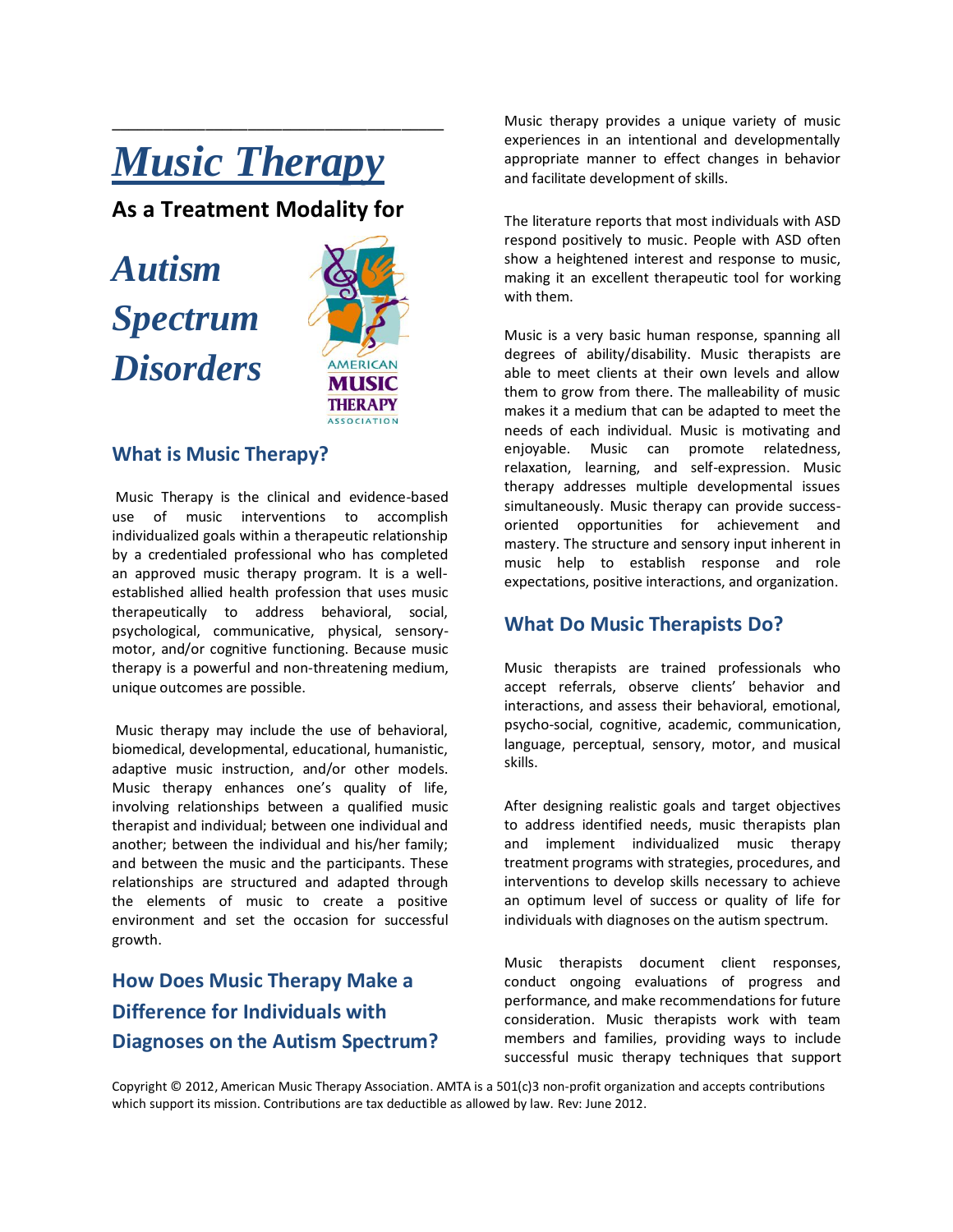treatment across all disciplines and in other aspects of clients' lives.

# **Who is Qualified as a Music Therapist?**

A professional music therapist holds a bachelor's degree or higher in music therapy from one of over 70 American Music Therapy Association (AMTA) approved college and university programs. In addition to academic coursework, the bachelor's degree requires 1200 hours of clinical training, including a supervised internship. Graduate degrees in Music Therapy focus on advanced clinical practice and research.

Upon completion of the bachelor's degree, music therapists are eligible to sit for the national board certification exam to obtain the credential MT-BC (Music Therapist - Board Certified). The credential MT-BC is granted by a separate, accredited organization, the [Certification Board for Music](http://www.cbmt.org/)  [Therapists](http://www.cbmt.org/) (CBMT), to identify music therapists who have demonstrated the knowledge, skills and abilities necessary to practice at the current level of the profession. For more information, contact the *Certification Board for Music Therapists*: [www.cbmt.org](http://www.cbmt.org/)

Music therapists also may be licensed, or registered, if a state licensure/registry process has been implemented by the state in which they are employed.

#### **Where Do Music Therapists Work?**

Music therapists may work with people with ASD in public school systems, where, in accordance with the Individuals with Disabilities Education Act (IDEA), music therapy is recognized as a related service that provides a "significant motivation and/or assist" in the achievement of Individual Education Plan (IEP) goals and objectives.

Music therapists also may provide service in the home, early intervention centers, Head Start programs, day care centers, specialized programs working in tandem with other professionals, day

treatment centers, group homes, supportive employment sites, and at various venues within the community.

## **Is there research to support Music Therapy services for ASD?**

Through peer-reviewed journals inside the profession such as the *Journal of Music Therapy* and *Music Therapy Perspectives*, and extensive articles in journals outside the profession, AMTA has promoted much research exploring the benefits of music therapy with individuals with diagnoses on the autism spectrum. Clinical outcomes studied have focused mainly on the use of music to address:

- Communication
- Cognition  $\bullet$
- Behaviors (Problem//Repetitive/Stereotypic)
- Social Skills and Interaction
- Emotional Regulation

(AMTA, 2008)

The following statements represent targeted areas and rationale for using music therapy with individuals with ASD that have been the topics of published research, evidence-based practice, and/or clinical observations:

- Music holds universal appeal. It provides a bridge in a non-threatening setting between people and/or between individuals and their environment, facilitating relationships, learning, self-expression, and communication. Music captures and helps maintain attention. It is highly motivating and may be used as a natural "reinforcer" for desired responses.
- Music therapy can stimulate individuals to reduce negative and/or self-stimulatory responses and increase participation in more appropriate and socially acceptable ways.

Copyright © 2012, American Music Therapy Association. AMTA is a 501(c)3 non-profit organization and accepts contributions which support its mission. Contributions are tax deductible as allowed by law. Rev: June 2012.